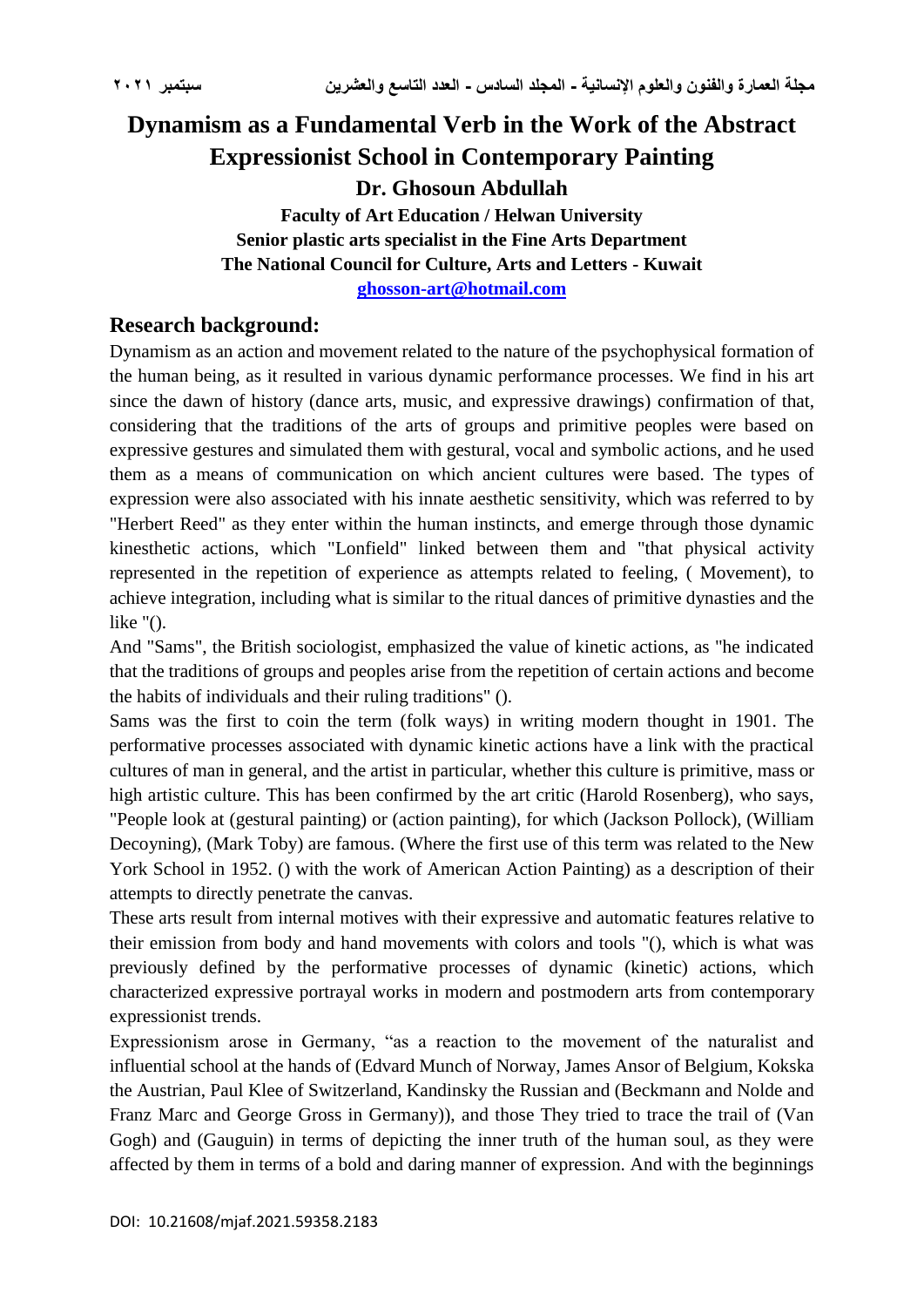of the expressionist movement in the period of its formation, he had spent (Munch) most of his life in Germany (1897 to 1909) and quickly crystallized in the group (Die Bruhpe) Qantara and he emphasized "the emotional unity in art, and the element of human feeling as an effect." One of the influences of (Munch) that transferred to German expressionism and wanted to express movement and rhythm and make his works expressive of spiritual or psychological values "()

The Qantara group was formed by three students studying the art of (Munch) in 1905, the eldest (Ludwig Kirchner) (Eric Heckel), (Karl Rottluff) "and is considered the art of primitive peoples, the art of Van Gogh, then the art of Munch. Influences of Count of the First German School of Modern Art " () The period of concentrated activity lasted from (1904 to 1909) and was joined by (1906) Max Bekschenen, Emile Noldah, and Silesia, and in 1913 the Qantara group dissolved after achieving its purpose, and the Blue Knight Group was formed in Munich in 1911, which owes its philosophy to (Kandinsky). Among its artists (Franz Marc and August Mack). Based on the above, it became clear that the development of the expressionist movement came through three stages: The stage of birth, which is between the year (1915: 1905) AD.

The period of youth during the First World War. The period of vanishing, which is from 1925 AD. And after the expiration of the period of the vanishing and the weakening of the expressionist current, and with the beginning of the Second World War, the effect of abstraction and Surrealism had combined to give rise to a new current, Abstract Expressionism () which derived its origins from the German Expressionist movement and was content with dropping the expression in a pure and abstract manner, and excluding any visible and rhetorical accompaniments. Its artists include Mark Rothko, Robert Motherwell, Hans Hoffman, John Mitchell, Jackson Pollock, Mark Toby, and Decoyning.

The researcher has noticed, by looking at some of the artists' works whose works are of a spontaneous style, there are two teams of artists. 1- A team that uses the spontaneous method in the whole area of artistic work and we find others like them (Jackson Pollock - William Decoyning - Jazaba Sari - Fouad Kamel - Mahmoud Abdullah - Mai Rafqi - Ahmed Abdel Hafeez - and others).

2- Another team uses areas or parts on the surface of the artwork in a spontaneous manner, and their likes (Ahmed Abdel Hafiz - Farghali Abdel Hafeez - and others). The dynamic depictions of direct actions (spontaneous) expose us to large areas of the pictorial surface as a medium space that combines the easel mural painting as in the works of abstract expressionist artists, thus giving way to what developed about this movement with the emergence of "Post-Painterly Abstraction," an American movement. It developed from Expressionism Abstraction as its artists presented early works of Expressionist Abstraction in their respective fields from its artists (Rothko) ().

Expressive abstraction focuses on the emotions associated with the intensity of desire, while the pictorial post-abstraction is related to the features of guiding pictorial control, and in this relies the link between pictorial post-abstract photographers and the flat. Color field painting photographers who prefer in certain ways and in the manner of time the affirmation of the emotional feeling is evident. The emotion and the typical unconsciousness in judgments are equally bad, and among their artists (Franklin Heatherer) ()

And through the works of the Expressionists, it becomes clear that "the expressive artist does not portray the world as it is objectively, and while he resorts to expressing his inner experience to portray the world as it appears through his mental and emotional state, as he showed his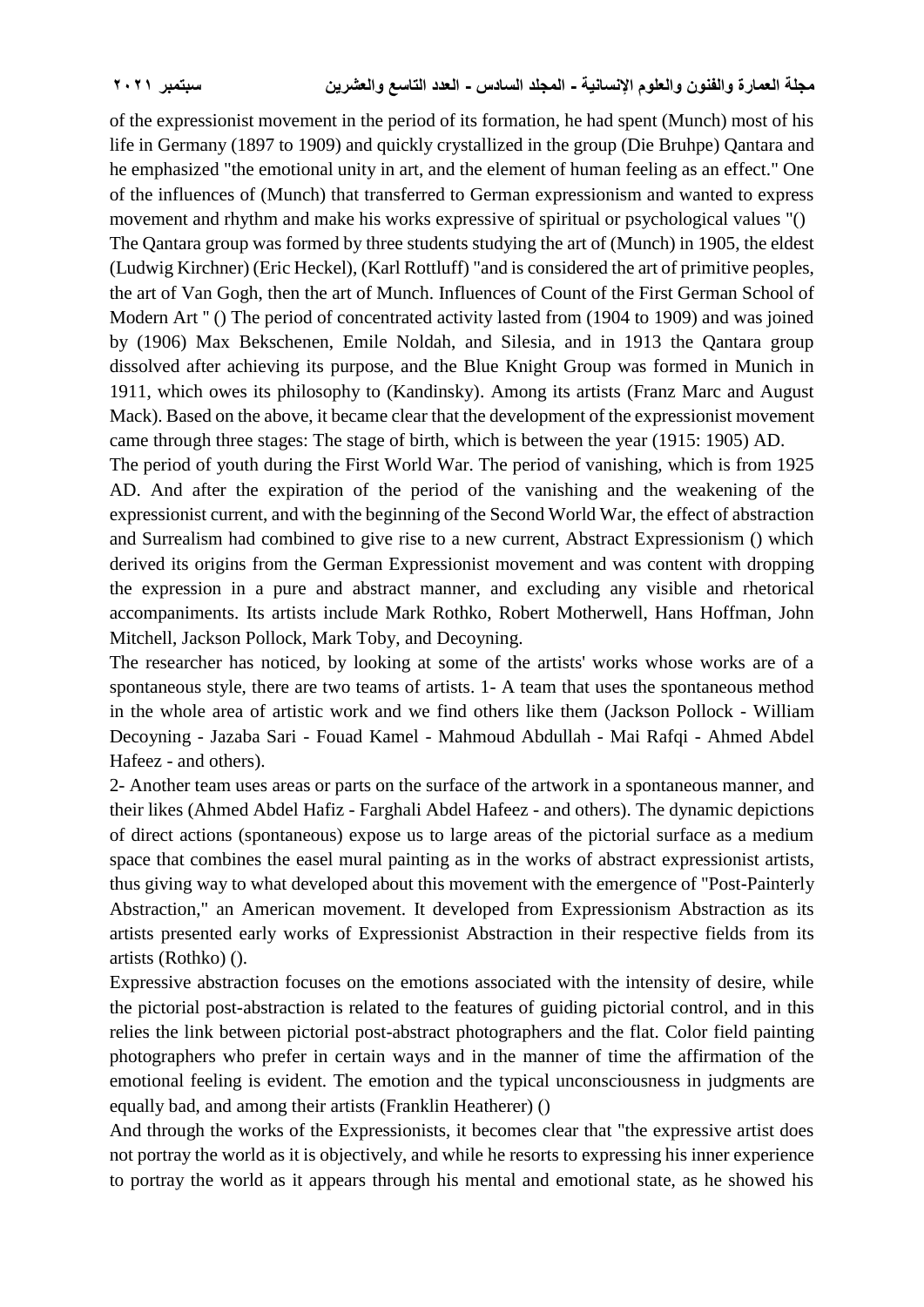characters in a specific state of internal suffering that may be emotional or disturbed or not normal '()

The emergence of the artist "Joseph Beuys" on the world stage in the 1960s was the launch of all German art and called for confidence in the possibility of getting rid of the heritage of socialist realism in East Germany on the one hand or the Nazi heritage and the rule of abstraction on the other hand in West Germany. Basalitz and Boise were distinguished by a unique personality, exit and strength, they are representatives of constant anxiety and constant experimentation.



**Figure (1) Georges Bazalets, Picture 2 - Oil on canvas, 1991 - 280 x 450 cm - Private Collection**

Since the dawn of the sixties, his style has shifted to expressive abstraction. He presented a group of color formations under the name of expressive abstraction formations. He says, "1960 was the year of consolidation and finding myself completely" (). He was attracted by that complete freedom afforded by abstraction without commitment to reality, as in Figure (2).



**Figure (2) Salah Taher - 1961 - Oil colors - 25 x 20 cm**

Either through the emergence of the spontaneous trend in the work of painting in Egypt in the stage of the arts of modernity or the arts of postmodern or contemporary, as historians have agreed to call them, then we are the first to present works that contain the idea of dynamism in the expression of the work of the artist Mahmoud Saeed in the work of the remembrance of the most important works that are characterized by expressive thought that contains the spontaneous dynamic act, as well as the works of Salah Taher defines abstraction as "drawing shapes consisting of lines of plastic value - that is, plastic - purely" () and he means abstraction searching for music values and melodies that exist in reality and expressing them with lines and colors. For Salah Taher, the art movement was not limited to moving from abstraction to nonpersonalization, as it moved between materials and colors, sometimes drawing in white and black shades, sometimes with watercolors and pastels, and then returning to the use of oil colors in an effort to search for plastic possibilities, and to discover new ways of expression. Achieving vitality and dynamism on the static pictorial surface.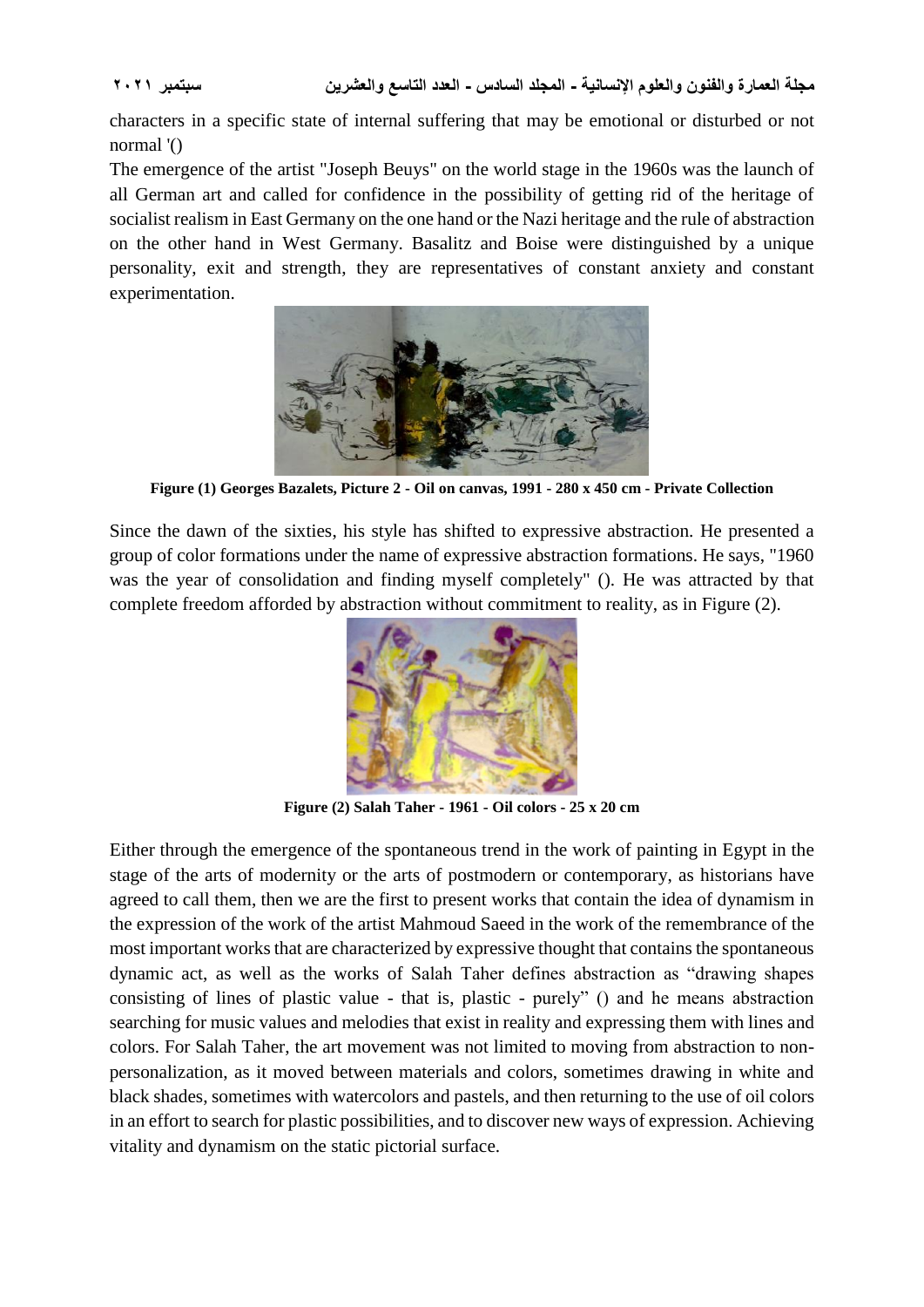Through it, he can achieve vitality, development, a sense of dynamism and movement on the static surface of two dimensions, artistic enjoyment, contentment, and expression of emotions and feelings.

This situation contained in the expressive work is a reflection of a situation in addition to the works of the artist Fouad Kamel, one of the most important artists of the Art and Freedom group, in which the dynamism of the spontaneity summit was manifested in his work in the field of modern painting.

Expressionism is the tyranny of the machine and its control over the life of contemporary man, and the revelations of Freud and psychologists that shed light on the reality of the human soul where his instincts and directives of his real actions reside and the individual's feeling after harmony with his society.

The performative processes associated with the dynamic actions of the Expressionist artist were a way to express his inner self reality, and that was closer to expressing the spirit of individuality, and in that he was trying to achieve a match between his self-contained spirit in his depths and the cosmic spirit that surrounds him.

### **Research problem :**

The research problem can be determined from the following grounds:

1- What are the artistic and expressive features of the figurative works that are based on spontaneous dynamism?

2- Can the results of the study of spontaneous dynamic imaging be used in preparing an experimental approach to contemporary painting?

### **Research importance :**

1- Define the role that direct dynamic actions play in contemporary expressive trends in photographic work in Egypt and abroad.

2- The results of the research contribute to finding new experimental approaches in contemporary painting.

### **Research aims :**

1- Exposing the artistic, expressive and aesthetic features in spontaneous dynamic painting.

2- Finding new experimental approaches in spontaneous dynamic painting that can be used to enrich contemporary expression.

### **Research hypotheses :**

1- There are artistic and expressive aesthetic features included in the painting works that belong to the spontaneous dynamic painting style.

2- The study results can be used as an experimental input in contemporary painting.

### **Search terms:**

**Dynamic**: is a word derived from the Greek word dynamic, meaning force, meaning the science of the study of motion with the cause of this movement, and dynamic is explained by the science of tricks (deception), a branch of physics, which researches the effect of force on moving and static objects, and the driving forces, and that these sciences are only recorded. Different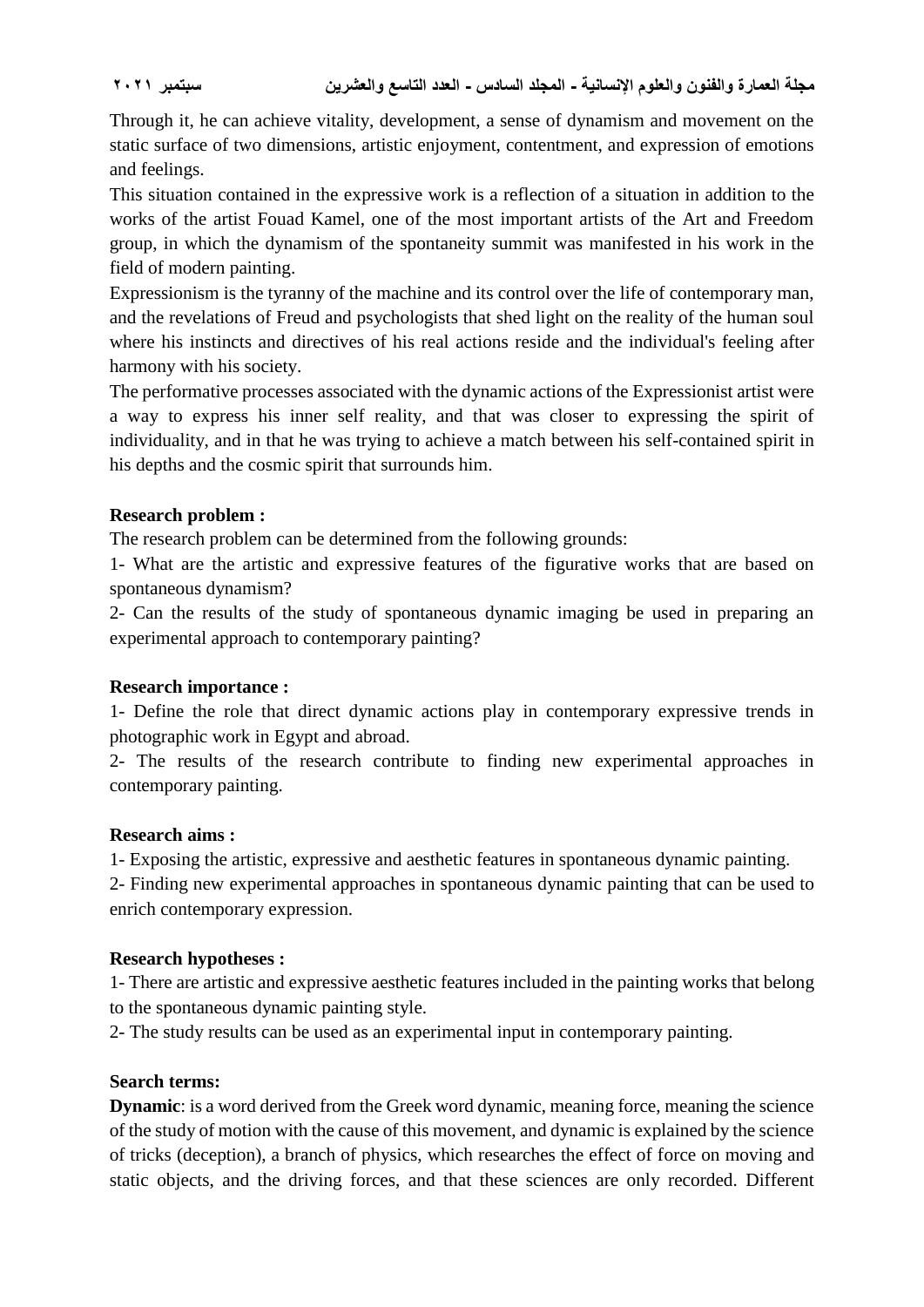rhythms, they represent systems of various types of change (), which is a branch of science related to the movement of bodies and the ways in which the forces used influence the movement of these bodies, which is the continuous evolutionary movement, and it examines many types of movement with two and three dimensions, and includes the movement of thought and art. Thought is the start of an evolution in the horizon of the subjects that fill in existence, and the movement in art does not end in evolution and does not stop, but renews and restores itself in an infinite varied rhythm, and the end is always the beginning ().

**Spontaneous automatic:** It can be defined by spontaneity and there is spontaneity of drawing and spontaneous expression and procedural definition of the researcher that there are two types of spontaneity.

#### **First: unregulated random spontaneity.**

Second: codified spontaneity (intended) or organization which includes the long experience of the artist in order to serve the expressive creative side in the artwork.

**Action Painting Verb:** Spontaneous painting is a term describing the technique and style of painting that (Jackson Pollock) was famous for by pouring paint pastes on the surface of the canvas. The state of the artist is recorded at the time of painting, and is sometimes used as an innate name (for expressive abstraction) ().

Expressionism A term given to an artistic trend in which the artist's emotions dominate, so he tells his subjective feelings, expressing himself without simulating reality, and therefore his artistic formations and expressive forms tend to be exaggerated. Of the photographers exploiting all the potentials of expressionism, and on top of them comes Kandinsky (), and expressionism explodes the emotion and stands out through the formation elements of brush strokes, the intensity of colors, the unity of lines, through which the emotion is perceived ().

# **Associated studies, first studies published on the Internet:**

## **High Modernism : The Avant Garde in The Early 20 Century**

The present study deals with the early twentieth century and the Avant Garde era, with its cultural values in the works of artists of the modern era (the nineteenth century), which expanded and followed the era of high modernity, and was an integral part of the visual values and artistic practices. The research benefits the current study in terms of the study dealing with the modern era and the artists associated with the current study and explaining their artistic style such as (Matisse - Kandinsky - Pollock), and differs from the current study in that it deals with the performative process in the works of expressive tendencies artists.

# **2- Expressionism: its spiritual and social voice by George Norris, 1996 VCCA, Journal Electronic Edition.**

Expressionism: the spiritual and social voice. In this study George Norris dealt with the time period of the expressionist movement, so expressionism gained importance between 1905-1918 and was during a turbulent cultural climate, so the two expressions believed that art and society are intertwined through art, literature, cinema and music. The research benefits the current study in dealing with the expressionist movement, including the group. Al-Qantara and the Blue Knight Group, also concerned with the influence and symbol found in the works of Expressionism. It differs from the current study, as the current study is concerned with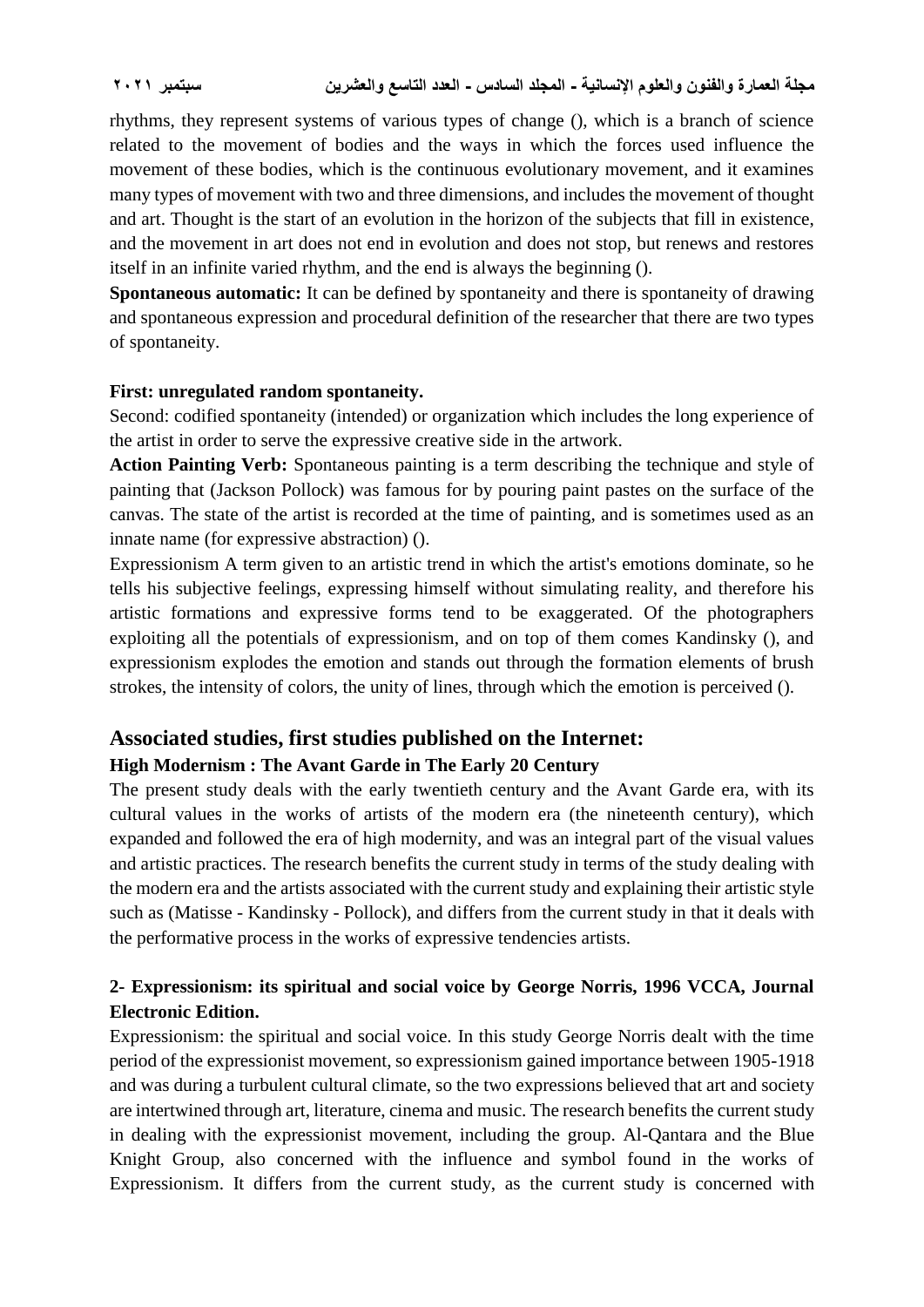researching the works of expressions and discovering the spontaneous dynamism in the works of expressive trends artists.

# **3-Reda Mahmoud Marei's study: "Abstract Expressionism in Egypt as an experimental introduction to the enrichment of contemporary painting ().**

On identifying the sources of inspiration for the artists of the abstract trend in contemporary Egyptian painting, which helps reveal the artistic characteristics of expressive abstraction in the works of Egyptian and foreign artists, and the foundations that help in identifying and classifying works of art as expressive abstract works. This study benefits the current research in identifying the entrances of Expressionism and its most important artists in Egypt and abroad, and revealing the inspirations of its artists. The study differs with the current research in that the research deals with the performance processes, and the dynamic and spontaneous actions of imaging in expressive directions.

# **The study of Bahaa Asham Morcos: Humanism in Abstract Expressionism and the possibility of using it in methods of painting in the middle school "().**

On the definition of Abstract Expressionism and its intellectual and philosophical dimensions and the relationship between the abstract expressionist trends and Abstract Expressionism, and the methods of the most important pioneering artists who described the general lines of the Abstract Expressionism movement. This study benefits the current research in: Identifying the most important artists of Abstract Expressionism, the "pioneers" of movement, such as the photographers of emotional reflection, the color field. This study differs with the current research in that the research deals with the method of direct dynamic action in the works of expressive abstract artists and the method of their direct performance on the pictorial surface and not the humanism in their works.

# **Ashraf Muhammad Hassanein's study: Expressionism as an introduction to the creation of graphic works through the employment of materials among students of the Faculty of Art Education "().**

On identifying the sources and resources of an artist's inspiration for the trend of expressive abstraction in contemporary Egyptian painting, revealing the artistic characteristics of expressive abstraction in the works of Egyptian and foreign artists, producing innovative works aimed at emphasizing specific features in an Eastern Egyptian design. The research benefits the current study in studying the formations and techniques of Expressionist abstraction and the entrances of the Expressionist Abstract artist. The study differs in dealing with expressive trends, including expressive abstraction, and stressing the study of spontaneous dynamic actions in expressive directions and not using materials.

### **Samir Latif Wassily's Study: Expressionism in Contemporary Egyptian Painting ().**

The study deals with expressionism in art throughout the ages as an independent artistic current and as a prelude to the birth of expressionism and its most important pioneer. The present study is useful in identifying expressionism as an artistic trend and its most important pioneer, in identifying the generations of expressionism and in clarifying expressive values in their works. The current study differs as it relies on the study of methods and techniques of spontaneous dynamic actions in expressive directions.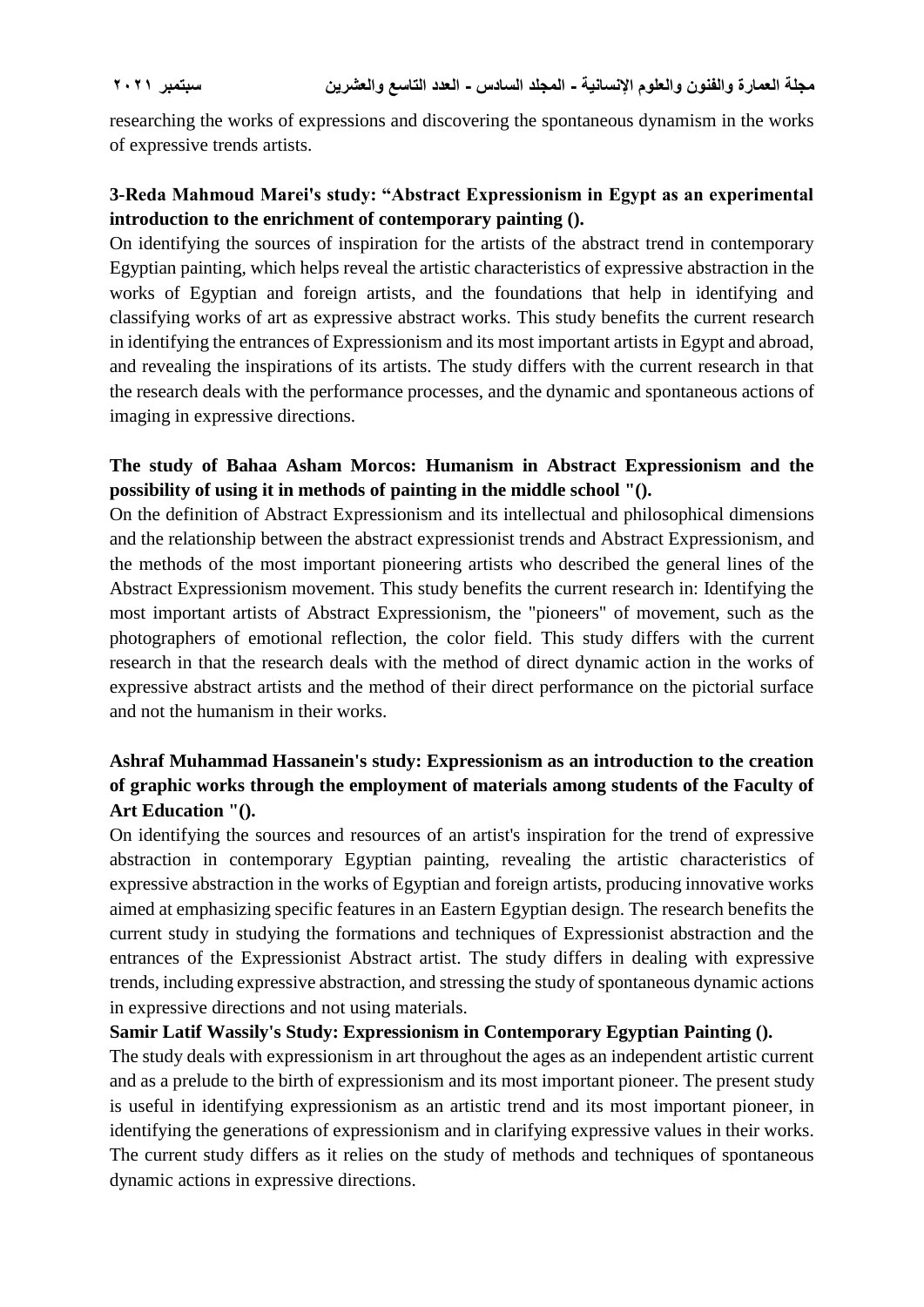# **The study of Gamal al-Din Abd al-Ghaffar al-Gharabawi: The Impact of New Expressionism on Contemporary Egyptian Painting().**

The study deals with the German new expressionist artists, including "Joseph Beuys, Keever, who are classified according to the trend of Poste Avant Garde." The present study informs through the trend of new expressionism and its relationship with the expressionist school to identify the first generation of expressionism, the blue knight group, and the German expressionist photographers. The study differs in that it did not study the direct (dynamic) actions of expressive trends, but it did deal with the impact of new expressionism on contemporary painting.

## **Mona Shams al-Din Muhammad Amin's study: "Innovative plastic formulations in the twisting and stencil style inspired by Expressionism" ().**

The study deals with how to create innovative plastic formulas for the two elements of texture and color by twisting and stenciling in light of the philosophical thought of expressive abstraction. The present study is useful in studying the abstract expressionist movement and dealing with its artists, and an analytical study of the abstract expressionist trend as a creative field that depends on techniques. It differs from the current research in that this study reveals the extent of compatibility between the abstract expressionist trend and what is required by artistic formation in the twisting and stenciling style, while the current research deals with the study of expressive trends, including the abstract expressionist trend, and the study of the performative processes and direct dynamic acts of representation.

# **The study of Safaa Muhammad Tughyan Al-Sikki: "Spontaneity in modern and contemporary painting as an entry point to enrich artistic expression among middle school students" ()**.

The study deals with the concept of spontaneity, emotions and their impact on the automatic artist, and the relationship of the unconscious to the artist's inspiration, in order to enrich artistic expression among middle school students. The current study indicates interest in the concept of automaticity related to spontaneous dynamism, and the study of some works of artists who are related to the current research, such as: Gogan, Matisse, Van Gogh, and others. The study differs from the current research in that it is limited to the concept of spontaneity, which is one of the concepts related to the current research concept, which is spontaneous dynamism, and the application of the study to middle school students, and not the study of performative processes and direct pictorial actions and the use of them in the production of contemporary artworks produced by the researcher, whose effect is reflected on the emerging artist.

# **The study of Camellia Amin Muhammad Salem: "Preparing an educational video program for drawing with the finger for a Kindergarten child"**

The study deals with preparing an educational video program for drawing with the finger for a child of the kindergarten stage to enrich the artistic expression of the children and train their senses, and it has relevance to the current research in terms of its connection with the concept of motion painting - action painting, and the Egyptian and foreign artists involved in this method. It differs from the current study in preparing a video program for children, and how to draw with the finger to produce artworks. As for the current research, it is concerned with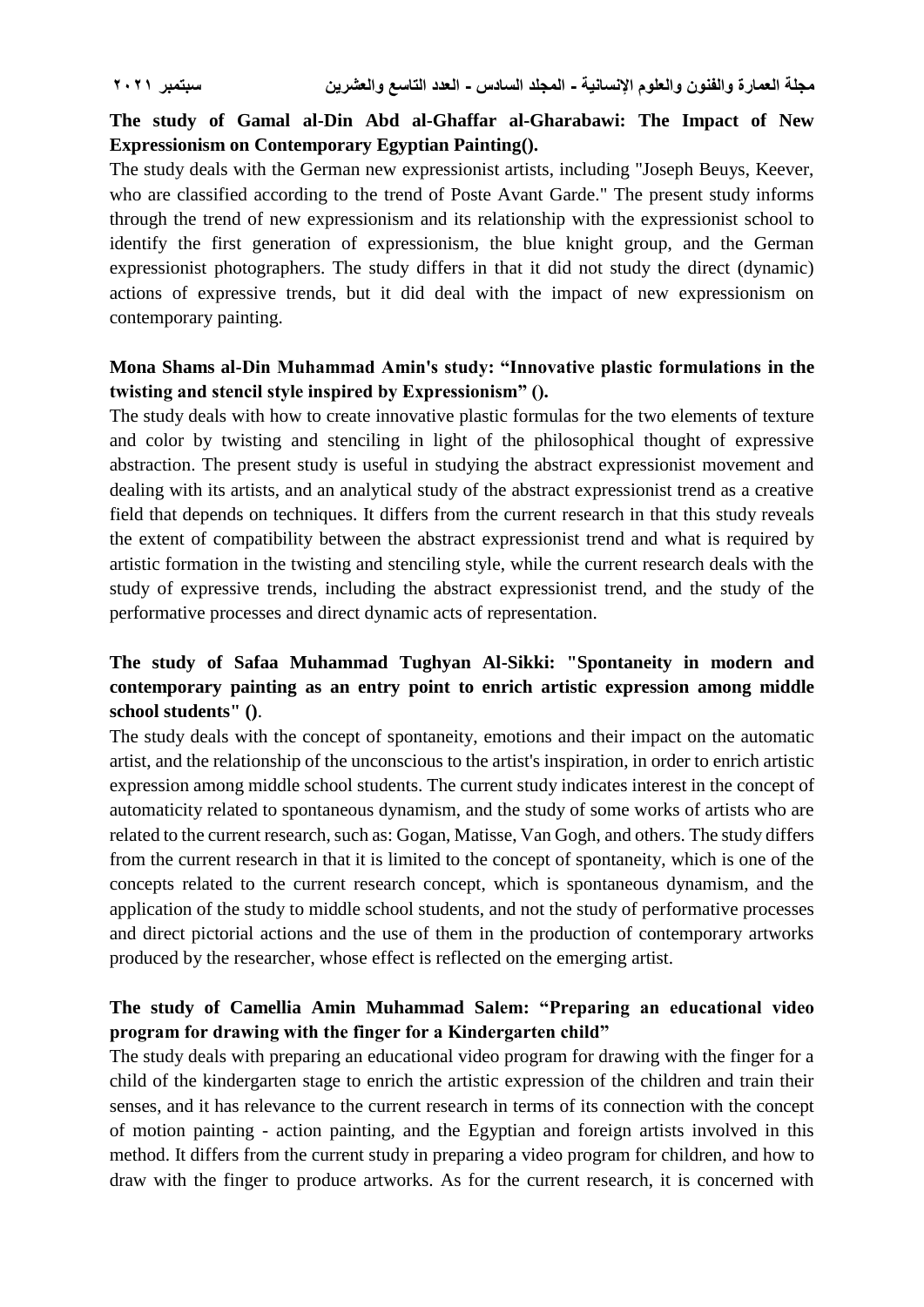studying direct pictorial acts, and the related philosophies that have supported the changes that have occurred in modern and contemporary art.

#### **Research Methodology :**

The research follows the descriptive and analytical approach within the theoretical framework, and the research follows the experimental approach in the applied framework.

#### **Theoretical framework :**

1- Interpret and define the concept of spontaneous dynamics in painting. 2- Study the spontaneous dynamic pictorial acts of abstract expressionist trends in Egypt and the West.

#### **Practical framework:**

Based on the findings of the researcher, she analyzes and studies the works of some of the founding Western artists associated with spontaneous dynamic trends, and deals with the artists by analyzing and studying the Egyptians who followed their path, in terms of identifying the most important artistic features of spontaneous dynamism in modern and contemporary painting.

**Artist William de Kooning (1904 - 1997)** : His works are expressive abstracts, although some symbols may sometimes appear in bright colors, in which red appears mixed with touches of other colors, and brush strokes appear clear and bold, all of this is one of the elements of De Kooning's pictures, he used to put thick spots of color with the brush on the painting, then move these spots in Different directions with his hand, then he adds touches of black stripes to it. Therefore, our sense of these lines was more than our sense of color, for his works are strong and varied, and the most famous series of polymorphic paintings on women, and these paintings began to express sexual appearances in a crude, primitive way, but the pictures following that stage have an external beauty, and he has a series of influential rural landscapes. The emotion and admiration that revolves around abstraction in general, his works were balanced, so he devised a means to convey his genius without falling into the errors of details, and thus his paintings possess the power to play with the imagination of the viewer, de Kooning's art depends on the motives of the interior, on the organization of chance, and his art carries an extension of the tendency of being Automatic, created by the Surrealist movement, and is characterized by the strength and dynamism of the movement. His depiction is subjected to temporal regulation that follows the direct sense of color and brushstroke directions, and de Kooning's art is not related to the known traditions of representational painting or recording of outward nature. It depends on the art of creating the image in itself on the basis that this composition is the true content of the artistic work, and the artist translates all his emotions into convincing plastic sensations, and the visionary delves into a world of colors organized by the artist's flowing emotions, which include continuous growth, perpetual movement and change.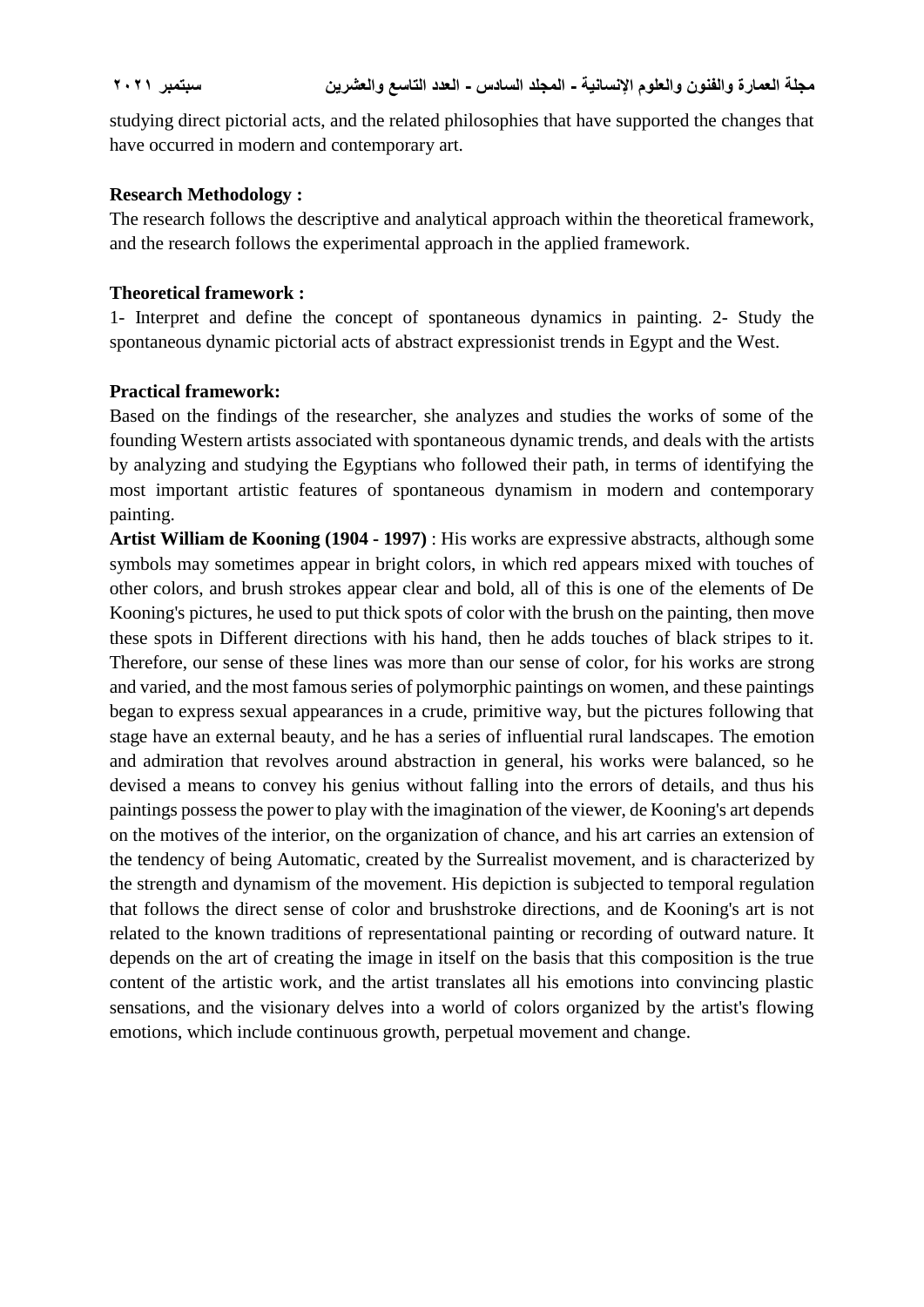

**Figure (3) de Kooning - Saturday night 1965, oil on canvas**

**Artist Vasily Kandinsky (1866-1944):** Kandinsky explained these inner desires by saying, "We are not concerned with calling for a specific form or a specific system. His works were characterized by abstraction, which became the ideal formula for expressing the artist's relationship with the environment in which he lives. To express the relationship of man with nature through the materialistic perspective of history. Kandinsky recommended separation from reality and independence of shapes and colors, and this is what he applied and explained himself in his writings. But he will remain associated with the superiority of the aesthetic feeling, the power of intuition, the spiritual value of artistic inspiration and the meaning that it gives to painting. The whole painting expresses the struggle, as there is a battle between the earth and the sky, between the physical and the spiritual, between blue and yellow, between the luminous light tones and the dark areas outlined with black.



**Figure (4) Kandinsky-1910, oil on carton of 50.2 x 64.7 cm. Munich – Germany**

Actress Thuraya Al Baqsami (1952-): A Kuwaiti artist who practiced art at an early age and studied at the Faculty of Fine Arts in Cairo 1972 - 1974, she studied at the Serekov Academy of Arts in Moscow 1974-1981 and obtained a master's degree in graphic art, and took several courses in the field of engraving, ceramics and batik in Kuwait, London and Dakar. She has been a member of the Kuwait Society for Plastic Arts since 1996 and a founding member of the Gulf Art Friends Group and the Handicraft Association. She has participated in many collective, local and international exhibitions and has critical writings and author on the Kuwaiti plastic movement, and has received many awards and certificates. In the western world, she has been noticed for the artist's plastic experience, her intimate orientation towards Kuwaiti public life and its many beautiful vocabularies. She relied on it and on the foundations, data and characteristics of Arab-Islamic art, these important heritage and environmental affinities, which the artist blended with modern academic experiences that she gathered from her various studies of modern visual arts, there are many things that excite Al-Baqsami in her visual achievement, including lines forming a female face, so the pallor of this face shocked her, what drove her to rain a red color that makes her studio clamor with the hustle and bustle of color, as Arab women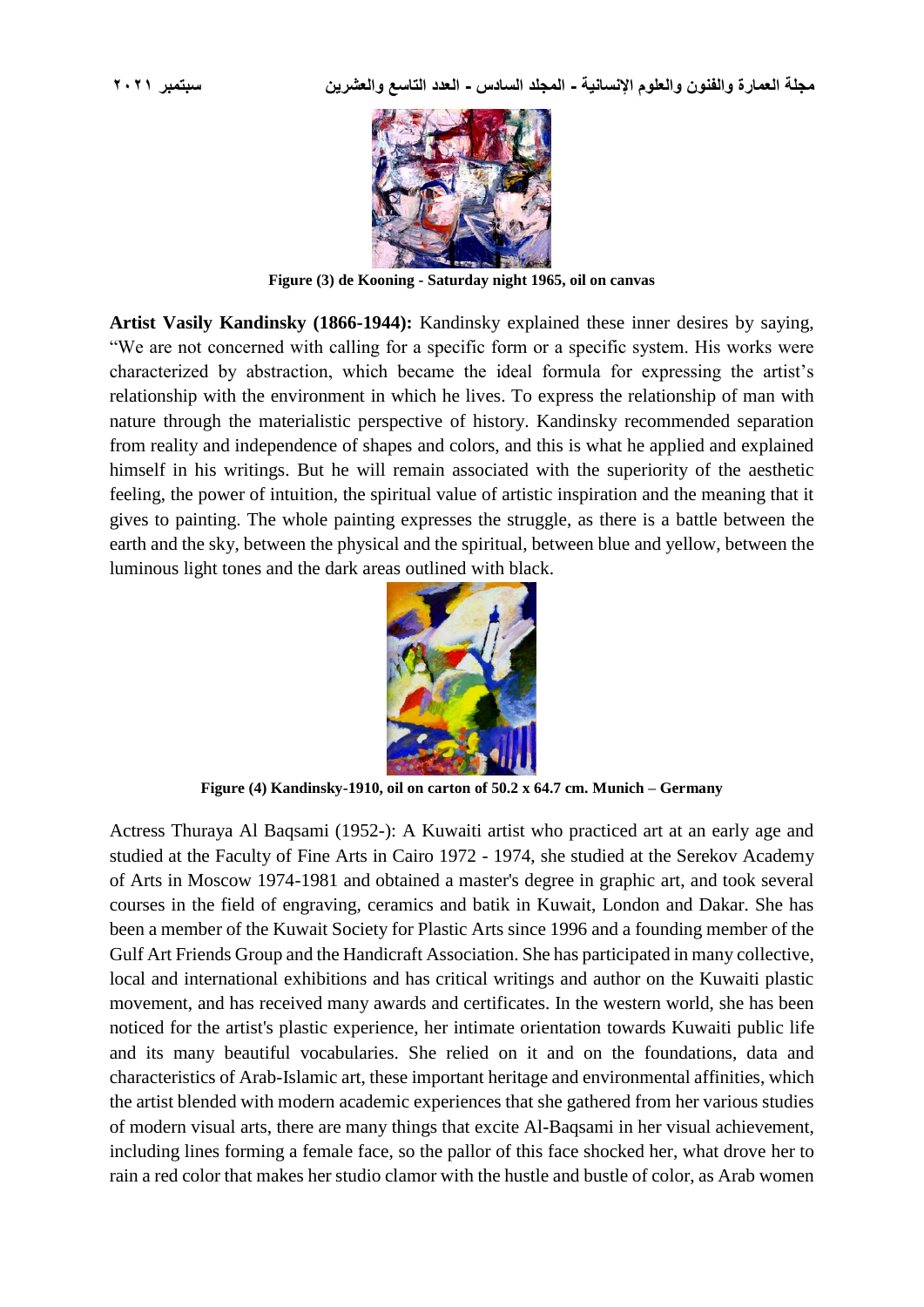in general and Kuwaiti women in particular from their concerns, especially in recent years, as they began to close themselves more and give up many of their rights and gains and head in paths imposed by extremist currents. The artist Al-Baqsami confirms that the real problem in the Arab woman does not lie in the clothes only, but rather in the defeated, dispersed and lost psyche that lies under this black veil, which creates a character who is unable to deal with society in a modern language, and Al-Baqsami has contributed to many humanitarian works by employing "Art is for humanitarian work", as art workshops were organized for people with special needs, and a technical workshop for professors at Kabul University, in Afghanistan. She also organized charitable projects for the "Hayat" organization to support cancer patients through the exhibition "A Small Painting From a Big Heart", and presented many of her works to go to many humanitarian organizations, such as the "Berlin Bear" project, the proceeds of which went to UNICEF.



**Figure (5) the artist, Thuraya Al-Baqsami, Al-Taboor, various materials on a hardboard, 48 x 58, 1992**

Actress Suhaila Hussein Najdi: Bachelor of Fine Arts, Helwan University, Cairo Member of the Kuwaiti Society for Plastic Arts Participating in art exhibitions - - Special exhibitions; Exhibition (We and They), February 2019, Print room Gallery, Retrospective exhibition in October 2018, Exhibition (This is me) in December 2017, Print room Gallery, Exhibition (The Chair) in April 2017 Fa Gallery, 2013 Exhibition (Color Cases) in March 2008 Boushahri Gallery, Art Hall Gallery in 2006, Boushahri Gallery Exhibition in 2004, Participation in exhibitions inside and outside Kuwait in Cairo, London, Paris, Bangladesh, Armenia, Stockholm, Milan, Eastern, Sharjah, Dubai, Riyadh, Sweden, She was awarded the State Prize for Fine Arts for the year 2006 - the Kharafi Biennial in 2004 - The Issa Saqr Prize, 2004-2014 - Gold Dana, the Amiri Diwan, the National Council for Culture and Arts, the Cultural Center in Sharjah, the Arab Fund, personal collections. Her paintings define the psychological state of the artist during her creations. We see the joy between the colors and we find the movement of his brush dancing gracefully as if it paints and embodies happiness, and on the other side we find the darkness of the colors and the slow movement of the brush to express sad charges, as he is absorbed in the intensification of feelings and Express it with all its sensory and plastic tools. "When you start the work, he invokes his impressions from the subconscious to interact with the impressionistic sensual abstraction with boldness in applying colors and an explosive freedom of expression, as he subdues his poetics and his experience in using texture and movement on the surface to enrich expression in an extended space.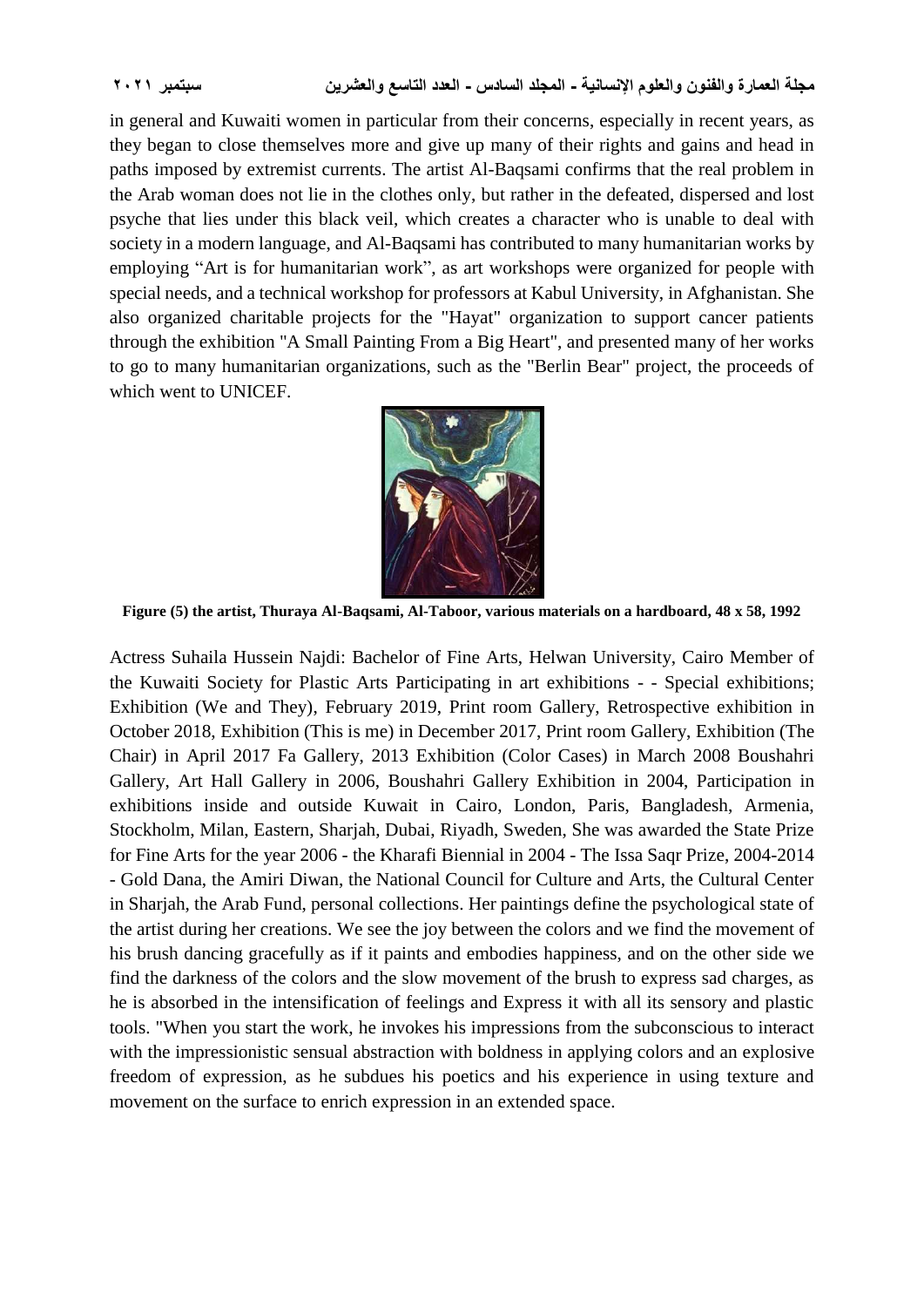

 $\overline{\phantom{a}}$ 

**Figure (6) Actress Suhaila Hussain Al-Najdi, from the "They and Us group", mixed materials on canvas, 2019, 75 x 75**



**Figure (8) Actress Suhaila Hussein Al-Najdi, from the chair set, mixed materials on canvas, 2017, 120 x 120**



**Figure (7) Actress Suhaila Hussain Al-Najdi, from the "They and Us group", mixed materials on canvas, 2019, 75 x 75**



**Figure (9) Actress Suhaila Hussein Al-Najdi, from the Chair Collection, mixed materials on canvas, 2017, 5 x 2**

**Artist Gazabia Sary:** She is one of the most important artists in the history of modern Egyptian painting. She began her artistic experience since the beginning of the fifties, until now. she was able to move from decorative diagnostic to expressive realism, crystallizing for herself a method that keeps pace with the innovations of the plastic art ages, and within the framework of the painting art movement with the Egyptian sense and spirit. This did not come out of the space, but was a product of dialogue between her and the artists of the Egyptian revolutionary artistic groups such as the "Art and Freedom Group", "The Egyptian Contemporary Art Group", the work is an expressive abstract, showing the features of human figures full of details that intertwine with each other. By giving a general human pulse to work. The painting is an abstract world in which the characters melt and merge to become loaded with feelings of humanity that the artist wants to express, intertwined touches drenched with a hot red, the fusion of human expression becomes evident with the composition rich in rough touches that emphasize the human meaning. It shows strong strokes, and clear, linear selections .



**Figure (10) Gazabia Sary - Oil on Canvas - 41 x 27 cm 2005**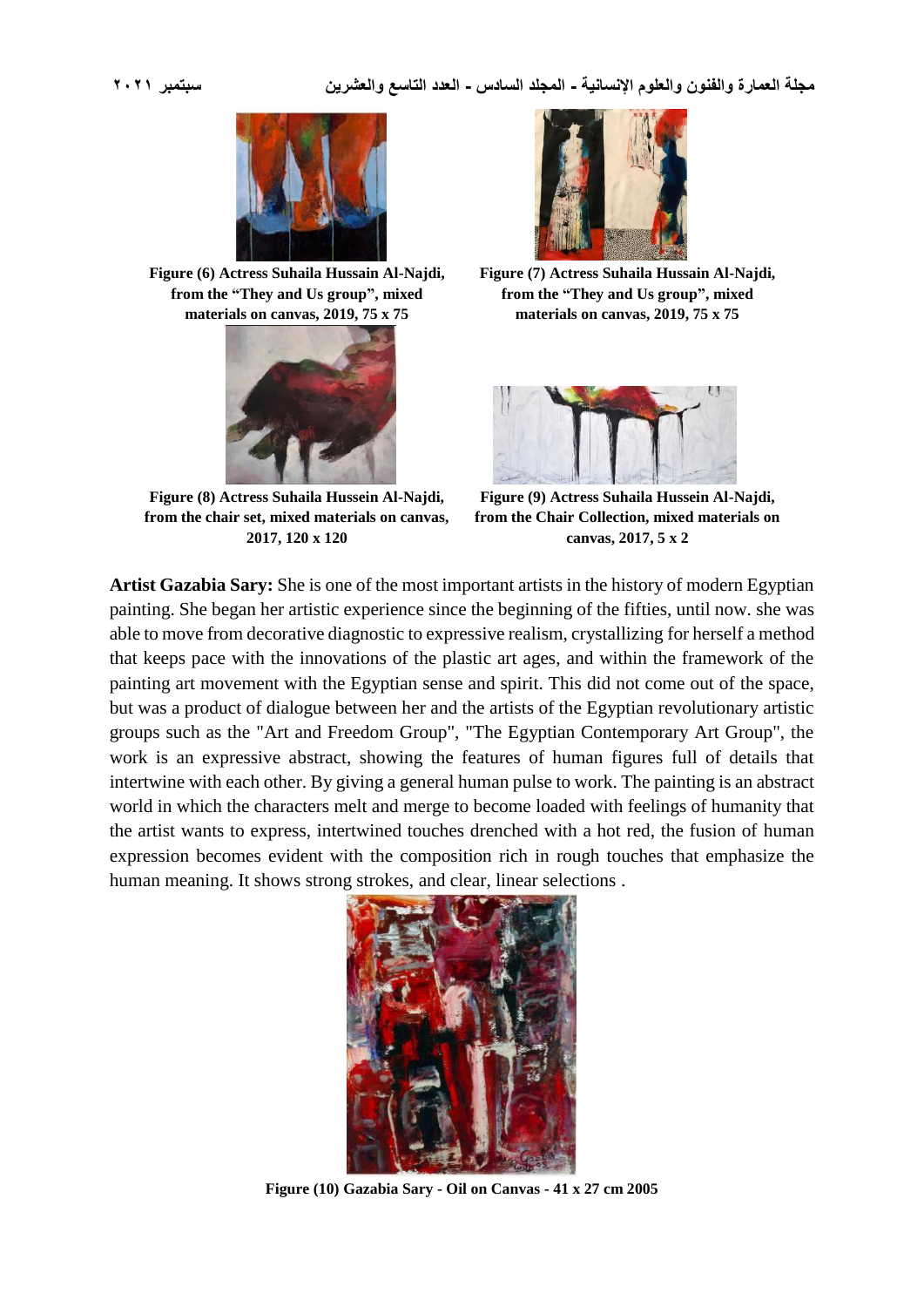**Artist Ahmed Abdel Hafeez (1947 -):** It had a great impact on his artistic works, and until recently it was a project to divide the artistic work into two types, one of which is programmatic based on complex logical constructive laws and based on superior technical capabilities, and automatic that undermines logic and technology in favor of expression and immediate response to feelings, but the complexity of the technical language made this reading Duality becomes limited and short, which makes it truly subjected to that duality, but rather to beginnings and it ends. There is an artist who begins with logic and technology to achieve a spiritual dream that calls for higher contemplations, and another begins to invoke the synchronous moment and go along with the ambiguity without reservations. Or he meets the first from the entrance to the latter, and this is the true entrance to the works of the artist Ahmed Abdel Hafeez, as he is an artist who relies on informatics and his experimental discoveries resulting from moving the veins of the liquid color in the air that directs their paths and controls their degrees of transparency or opacity, and their interferences and fluids until they meet at the borders that the artist planned and that the artist's works are characterized by the spontaneous dynamic locations in his works represented by the free push of liquid colors on the surface of the artwork, he used the forced air currents, the spontaneous positions in the direct mixing of colors and the unexpected on the surface of the painting, the instantaneous generation of shapes during the work.



**Figure (11) Ahmed Abdel Hafeez - Abstract view - Air drawing techniques - Colored inks 70 x 90 cm 1991**

**Farghaly Abdel Hafeez (1941-):** He graduated from the Higher Institute for Art Education in 1962, and was appointed as a teaching assistant with him and obtained a diploma in the Academy of Arts in Florence, and participated in the founding of the Five Artists Group in the sixties, and the Axis group in the eighties. He is an artist who has his place in contemporary Egyptian art since his early paintings on Nubia in monotype and the oil colors that he reduced in two-dimensional configurations in frames within frames containing architectural structures and figures that strike the balance with their bright colors. As for his abstract phase in the early eighties, he used materials on the pictorial surface, bright colors and the technique of fractures, and in the current stage it is related to the black environment. He drew with jagged lines, spaces of color, prominent pastes, and deep contemplation to reveal the spiritual dimensions - the mystery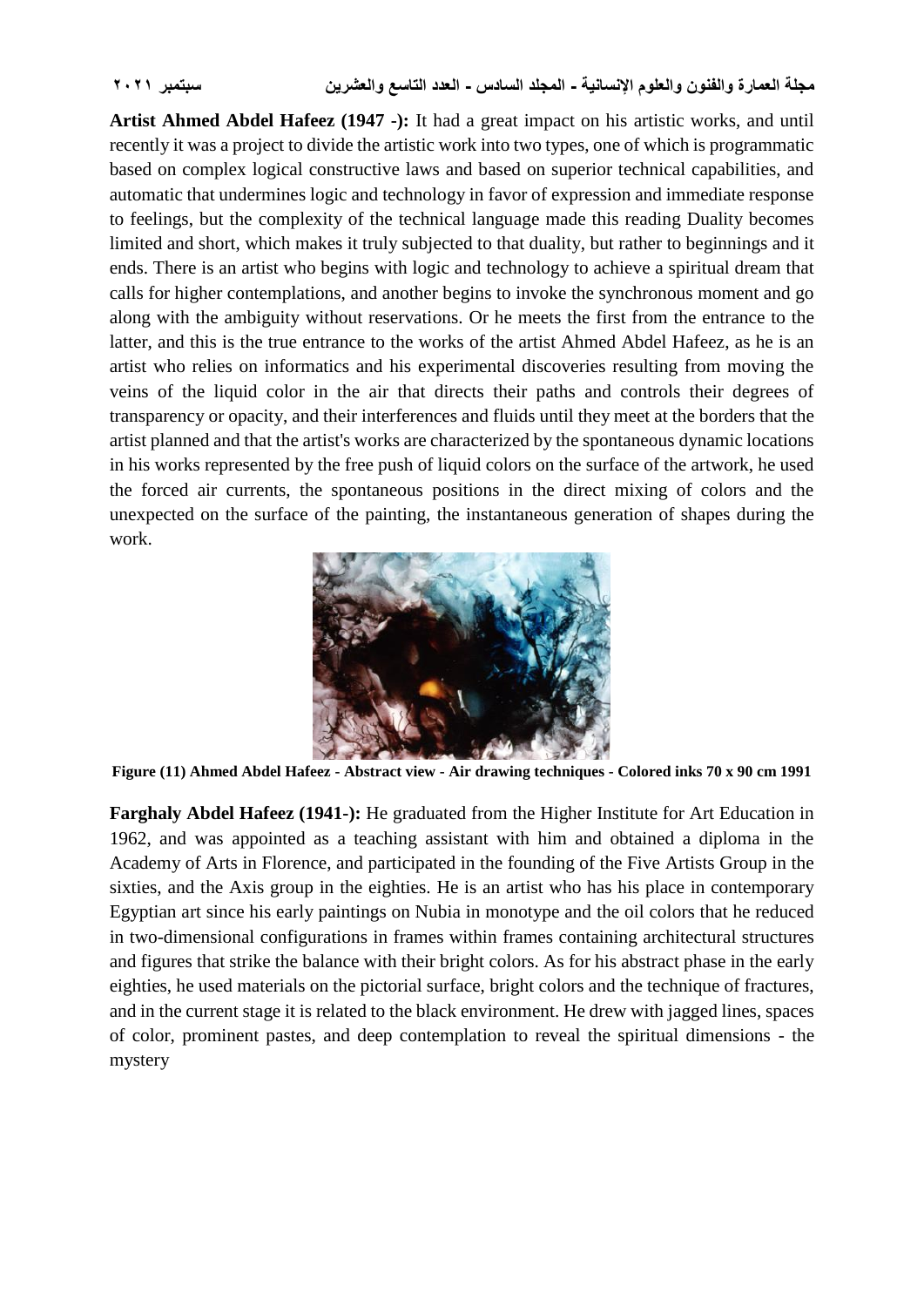

**Figure (12) Farghali Abdel Hafeez -2008-30x40**

**Artist Fouad Kamel (1919-1973):** Fouad Kamel was born in Beni Suef in 1919. I love drawing by his teacher, Youssef Al-Afifi, and in high school, he formed with his colleagues the New Orientals Group, which aimed to find the Egyptian personality in art, and participated with the Art and Freedom Group, and the Jaan al-Rimal group, which includes Ramses Younan and Kamel Tlemceni, and they declared that art is free from any restrictions or rules. Fouad Kamel started from the surrealist movement and learned from it spontaneity and then turned to abstraction through experimentation and modern visions of the world. He is considered a pioneer of the abstract spot in the modern Egyptian formation. Fouad Kamel chose to explode his expressive energies within the framework of the expressionist abstraction of the streaked pattern. Between silence, expectation and awe. Surrounded by a struggle with himself, with nature, with materials, colors, tools, and subject matter, it expresses the struggle between himself and the outside world "(). A method based on "the spontaneity of pouring, the effectiveness of creating spots and their tensions on the surface, and their collision with the effects of physical movement with its flowing potentials" (). Science and the arts, "Fouad Kamel's paintings are another historical fact parallel to the reality of the psychological crisis that is sweeping the human being on the threshold of the globe, preparing to launch from it towards planets that take thousands of years to reach" (). And his art represents a revolution and a protest against human conditions, and Fouad Kamel says, "I do not form my material according to a previous project, and the process of formation therein requires a set of physical movements to allow the conscious memory the opportunity to liberate and set off into a medium in which thinking about action is inseparable from the permanent activity of the shoulder and hand joints to make the desired effect." "()



**Figure (13) Fouad Kamel - Abstract 1958**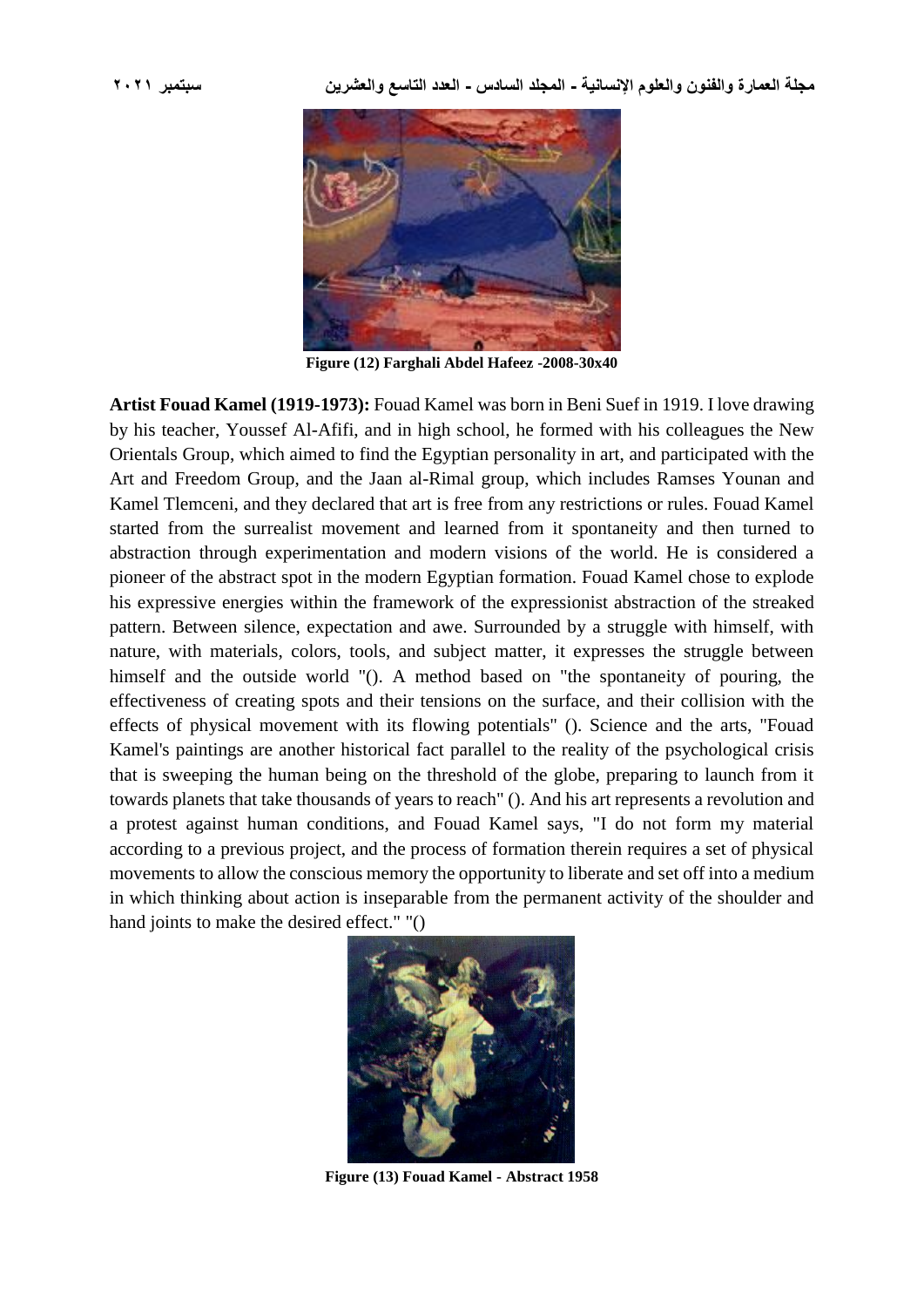Artist Ramses Younan (1913-1966): Ramses Yonan distinguished himself in that he gave expressive abstraction methods a wider area in his works, then he was influenced by the existential philosophy of Albert Cammy and the Existentialists in contrast to the Surrealists, then Expressionism Abstraction in 1957 and then pure abstraction () as a style specific to the artist, surpassing the criteria of perspective and formative logic, and challenging the principle of temporal and spatial harmony In design, his paintings became like nightmares in which the creatures stiffened while in the inanimate objects mysterious vitality flowed, Ramses Yunan wanted to come out with the formless through the attempts to synthesize between the two sides of the plastic process with its geometric, moral, mental and emotional side, as a continuation of his new way of forming language to achieve his uniqueness between Kandinsky expressionism and Mondrian and constructivism Malevichi, Ramses Yunan was busy expressing the meaningless and uselessness in life in an unreasonable manner, becoming an abstract expressionist artist, expressing the absurdity of existence in a spontaneous form, without correlation or formal or objective laws. In a tragic expression that embodies the spiral of existence, he says, "Why is the human face broken in the modern age? He has become alienated from the face that is seen in the woman every morning, there is no other meaning and a deeper cause ... Except that the matter is that the modern artist has torn this familiar face to reveal another hidden face that is more like us and closer to our reality, and his works appear to be "as an alloy from the paste of Chinese ink and the white color, he searches it with a scraper after that, until he finds the shapes that some describe as expressive abstraction, and others describe them as being inspired by nature due to the excess of what it gives away to its invincibility in the field of painting. Caves, totems, and tragic abstractions "() His works present esoteric symbols of loss and pivoting around the withdrawn self in favor of the building in which what is mental and what is emotional and poetic unite in a pure abstract form - color camouflages dropping emotions and feelings on the action." ()



**Figure (14) Ramses Younan - Oil on canvas – 1964**

**Artist Salah Taher (1912-2007):** Since the dawn of the sixties his style has become to expressive abstraction, he presented a group of color formations under the name of expressive abstract formations, so he says, "1960 was the year of consolidation and finding myself completely" (). He was attracted by that complete freedom that abstraction allows without commitment to reality. Salah Taher defines abstraction as "drawing shapes consisting of lines of plastic value - that is, plastic - purely." () He means abstraction searching for the values of music and melodies present in reality and expressing them with lines and colors. According to Salah Taher, the movement of art is limited to moving from abstraction to non-personalization, as it moves between materials and colors, sometimes drawing in white and black colors,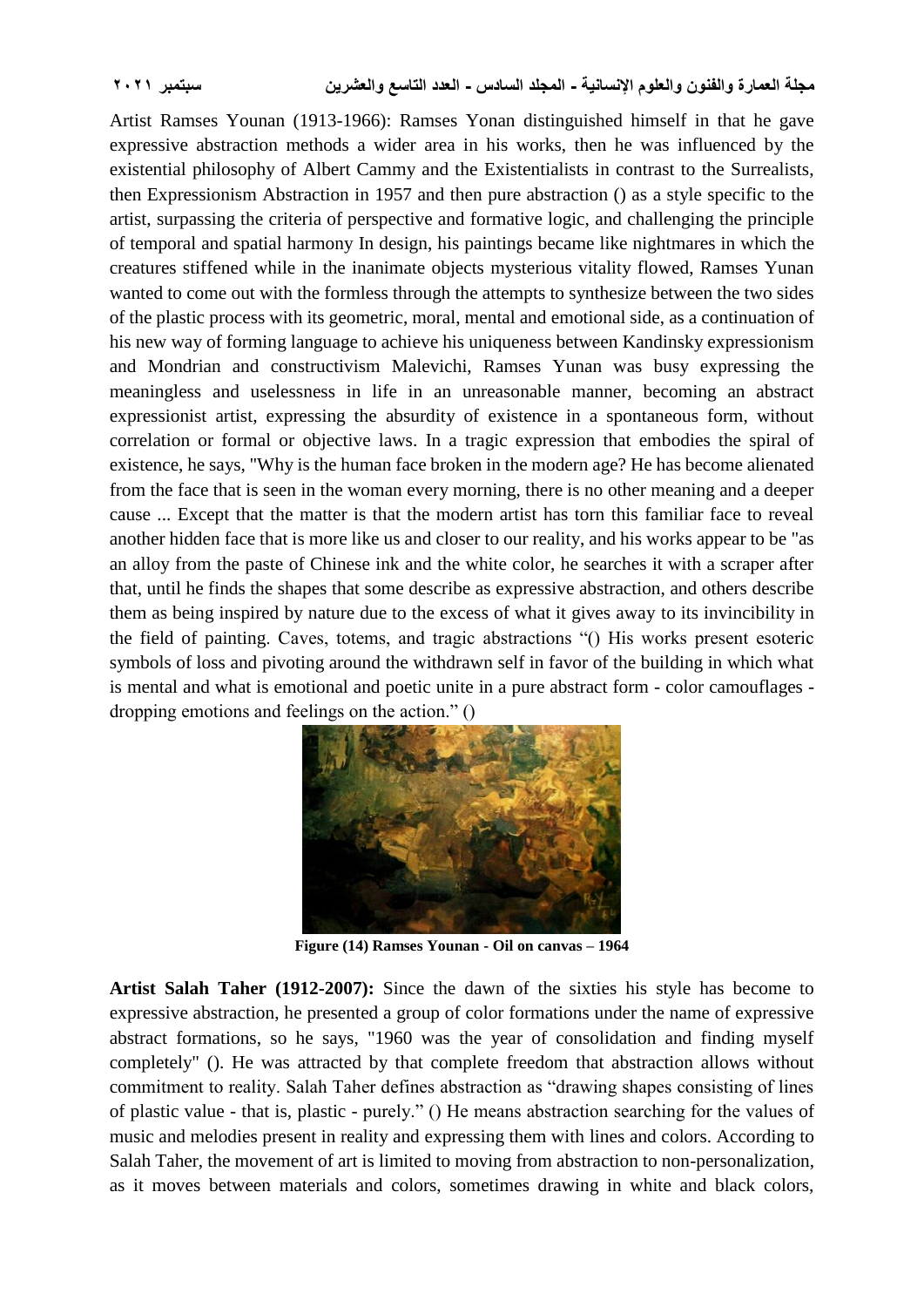sometimes with watercolors and pastels, and then returning to the use of oil colors in an effort to search for plastic possibilities, and to discover new ways of expression. Achieving vitality and dynamism on the static pictorial surface. Through it, he can achieve vitality, development, a sense of dynamism and movement on the static surface of two dimensions, artistic enjoyment, satisfaction, and the expression of emotions and feelings.



**Figure (15) Salah Taher - 1963 gouache and wax colors - 35 x 50 cm**

**Artist Muhammad Taha Hussein (1929 - 2018):** The artist Mohamed Taha was influenced by the works of Cézanne and Monia, and Van Gogh in his pictorial vision. Then German expressionism on Egyptian subjects, in terms of landscapes, countryside, markets and popular neighborhoods. Then he turned to the fact of formation in ancient and Islamic Egyptian art and the laws of Arab abstraction, he produced several paintings painted with black inks, which are of an expressive and diagnostic character, including pure art, which is a sincere expression by an artist expressing real issues in the homeland and its political conditions at that time. Abstraction and innovation are among the characteristics of the artist, as he is the owner of boldness in painting, and boldness in dealing with artistic formation according to modern methods and trends. His painting presents the problems of color - space - movement construction, which are emotional and effective color charges full of poetry, so in this work the dynamism and contrast are achieved, the black color with his handwriting and his writings dealing with the surface of the painting severely, he wrestles with it and collides with it in a dark entity, and creates this situation quickly and starts in the movement of the artist's hand without previous preparation, as the color collides with the surface of the painting in a spontaneous way directly to express the state of the artist in its current moment of work



**Figure (16) Muhammad Taha Hussein - Basmalah - Acrylic colors on canvas 1980-1982 black - white 1m x**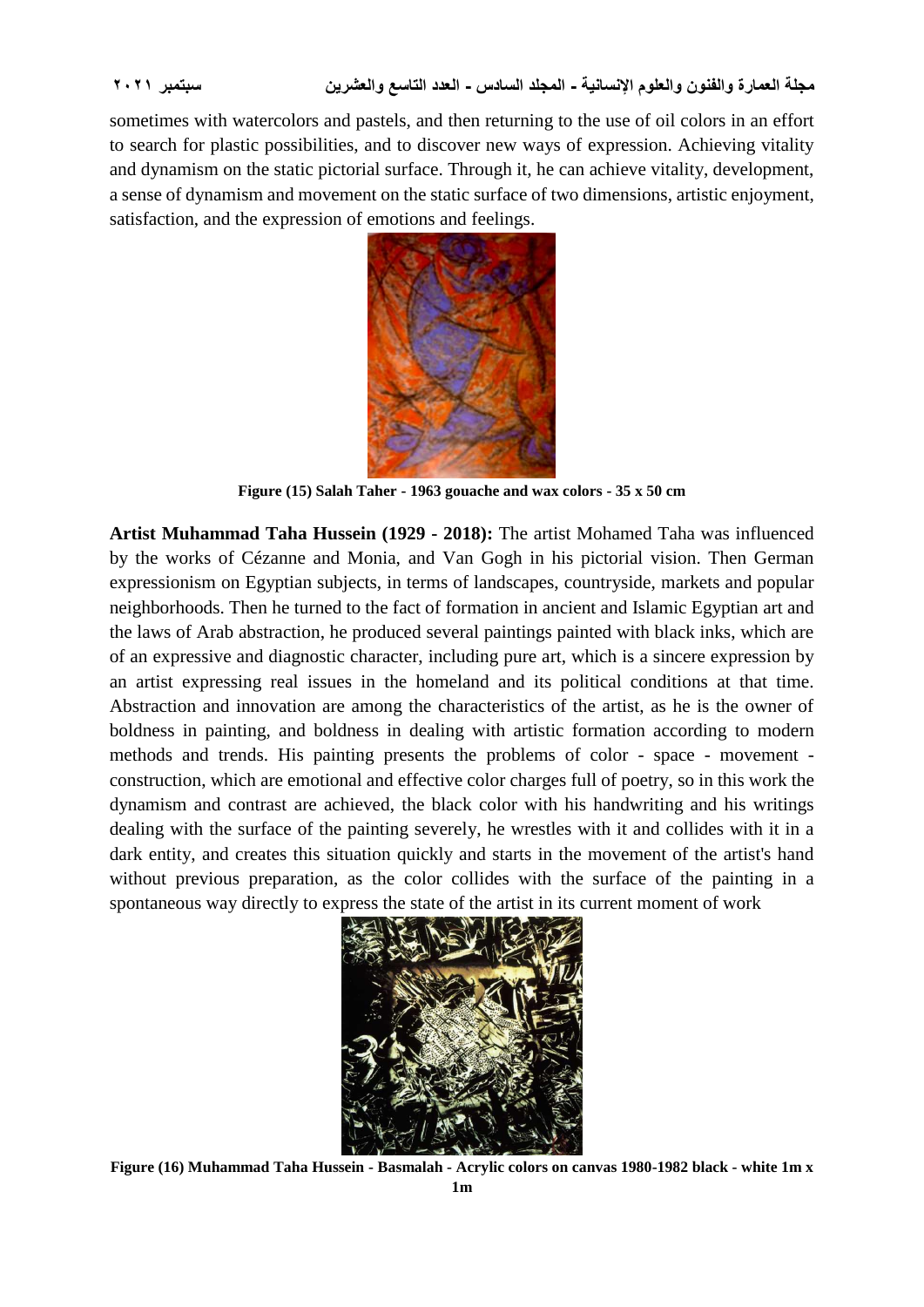## **Findings and recommendations:**

#### **First: the search results**

-The expression of the inner feelings and emotions of the artist, the drama of expression and ambiguity, the use of strong external colors and selections to strengthen the expression, the spontaneous dynamic in the formulation of the elements of expression, and the symbolic employment of the expression elements.

- Employing the composition elements in a way that achieves movement and dynamism, and distorting the shapes in accordance with the emotional state of the artist.

- Painting direct kinetic actions, action Painting, and extracting elements of composition according to the artist's internal motives.

- Kinetic pictorial actions stem from internal rupture and reflect vitality and activity, direct automatic expression in line with the artist's emotions, and the use of interactive techniques on the pictorial surface to serve expression.

- Approaching nature in the artistic formation process, and the diversity and coloration in order to allow the generation of plastic elements. Dynamism and spontaneity stem from the artist's current psychological state.

- Realizing the vitality of expression through the dynamism of the plastic elements, and there are artistic and expressive aesthetic features included in the works of painting that belong to the spontaneous dynamic style of painting, which proves the validity of the first hypothesis.

- That there is more than one technical technique that can be detected when studying spontaneous dynamic imaging to prove the validity of the second hypothesis.

- The eclectic style resulting from the momentary interaction between the artist and the work, the simplification of shapes and elements in favor of the emotional effect of the artist, and direct automatic expression with multiple color media.

- The dynamic of direct spontaneous expression resulting from the artist's interaction with the work, the formulation in multiple color media on the photographic surface, and the direct spontaneous interaction with the figurative surface with the interference of mental causal orders control.

- The dynamic style in the use of lines and colors, and the stylistic formulation that is consistent with the emotional state of the artist, the direct, spontaneous dynamic expression on the pictorial surface with the intervention of causal commands to clarify the shapes to be expressed.

- The use of colors in a way that achieves the drama of expression, direct spontaneous interaction with the photographic surface, while organizing mental causal orders through employing the image surface.

- The automatic formation resulting from the areas devoid of the photographic surface, and the extraction of the forming system automatically by generating it from the surface of the image.

- The use of forming elements to extract the shapes of the automatic system in order to support the dynamism of the spatial elements of the photographic surface .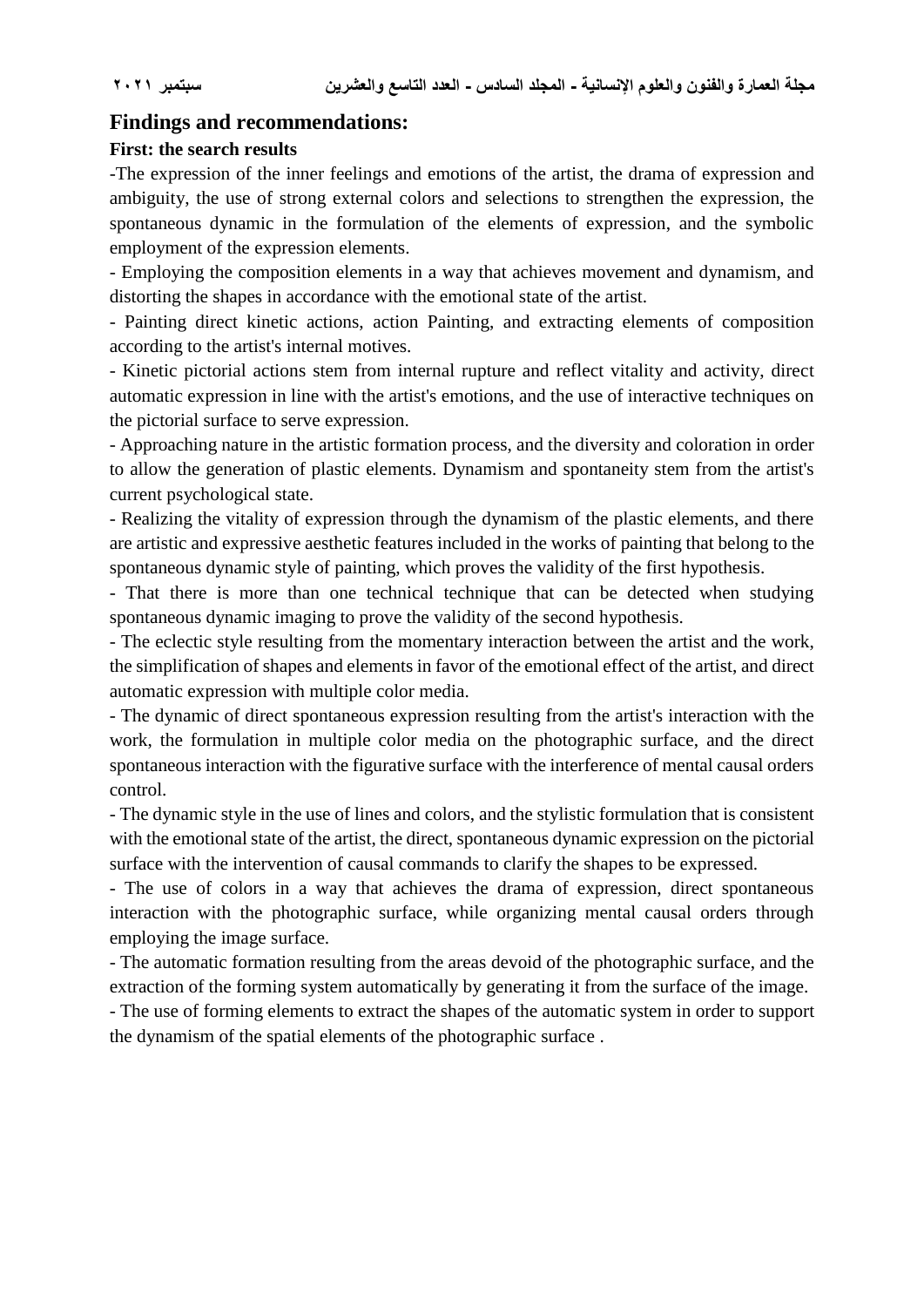# **Recommendations :**

- The researcher recommends applying the spontaneous dynamic approach so that the emerging artist can take advantage of the emotions that lie within him, and express them through multiple plastic media. This research benefits the budding artist to discover his artistic talent through his direct interaction on the photographic surface.

- Direct, spontaneous expression has multiple expressive values that must be delved into, research and study traced through the works of international artists (artists of the European West, the American West and the leading local artists).

- The researcher also recommends studying the sources of spontaneous and spontaneous artistic expression in the arts of primitive, innate artists and children.

# **References:**

1. Ibrahim Hamadeh: A Dictionary of Dramatic Terms, Cairo, Dar Al Maaref, 1985.

2. Tharwat Okasha, Encyclopedic Dictionary of Cultural Terms, English, French, Arabic, Egyptian International Publishing Company, Longhan, 1995.

3. Zainab Abdel Aziz - The Game of Modern Art between Zionism - Freemasonry and America - The Anglo-Egyptian Library, 2002 AD.

4. Sami Khashaba: Intellectual Terminology, The Academic Library, 1994.

5. Herbert Reed: The Meaning of Art, Khashaba translation, revised by Mustafa Habib, The Egyptian General Book Authority, 1998.

6. Herbert Reed - Art Today - Introduction to the Theory of Contemporary Painting and Sculpture - Translated by Muhammad Fathi - Gerges Abduh - Dar Al Maaref 1981.

### **Scientific thesis:**

1. Ashraf Muhammad Hassanein: Abstract Expressionism as an Entrance to the Creation of Photographic Works through the Employment of Raw Materials for Students of the College of Art Education "- Master Thesis - College of Art Education - 2003

2. Bahaa Asham Morcos: Humanism in Abstract Expressionism and the possibility of using it in methods of painting in the preparatory stage - Master Thesis - Faculty of Art Education - 1973

3. Jamal al-Din Abd al-Ghaffar al-Gharabawi: The Impact of New Expressionism on Contemporary Egyptian Painting, Master Thesis - College of Fine Arts - 2001

4. Reda Mahmoud Mari: Abstract Expressionism in Egypt as an Experimental Entrance to Enriching Contemporary Painting, PhD Thesis, Faculty of Art Education, Helwan University, 1999.

5. Samir Latif Wassily: Expressionism in Contemporary Egyptian Painting - Master Thesis - College of Fine Arts - 1988 AD

6. Safaa Muhammad Tughyan Al-Saky - Spontaneity in modern and contemporary painting as an introduction to enriching artistic expression among middle school students - Master Thesis - Faculty of Art Education - Helwan University 2004.

7. Inayat Youssef Rafla - the impact of the dynamism of the modern era on plastic art and its relationship to modern fashion and its use in the field of art education - MA - Higher Institute of Art Education 1971.